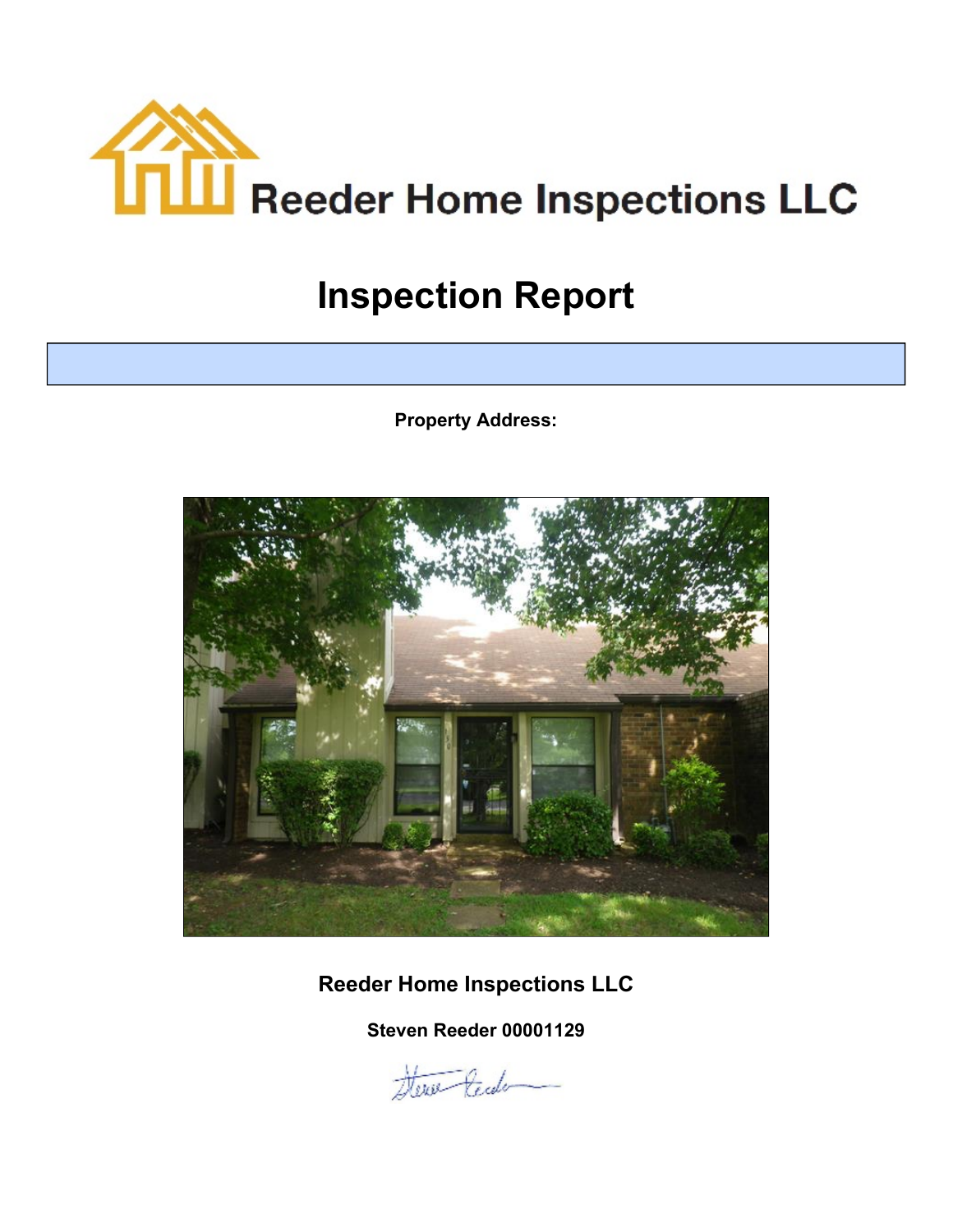# **Table of Contents**

<span id="page-1-0"></span>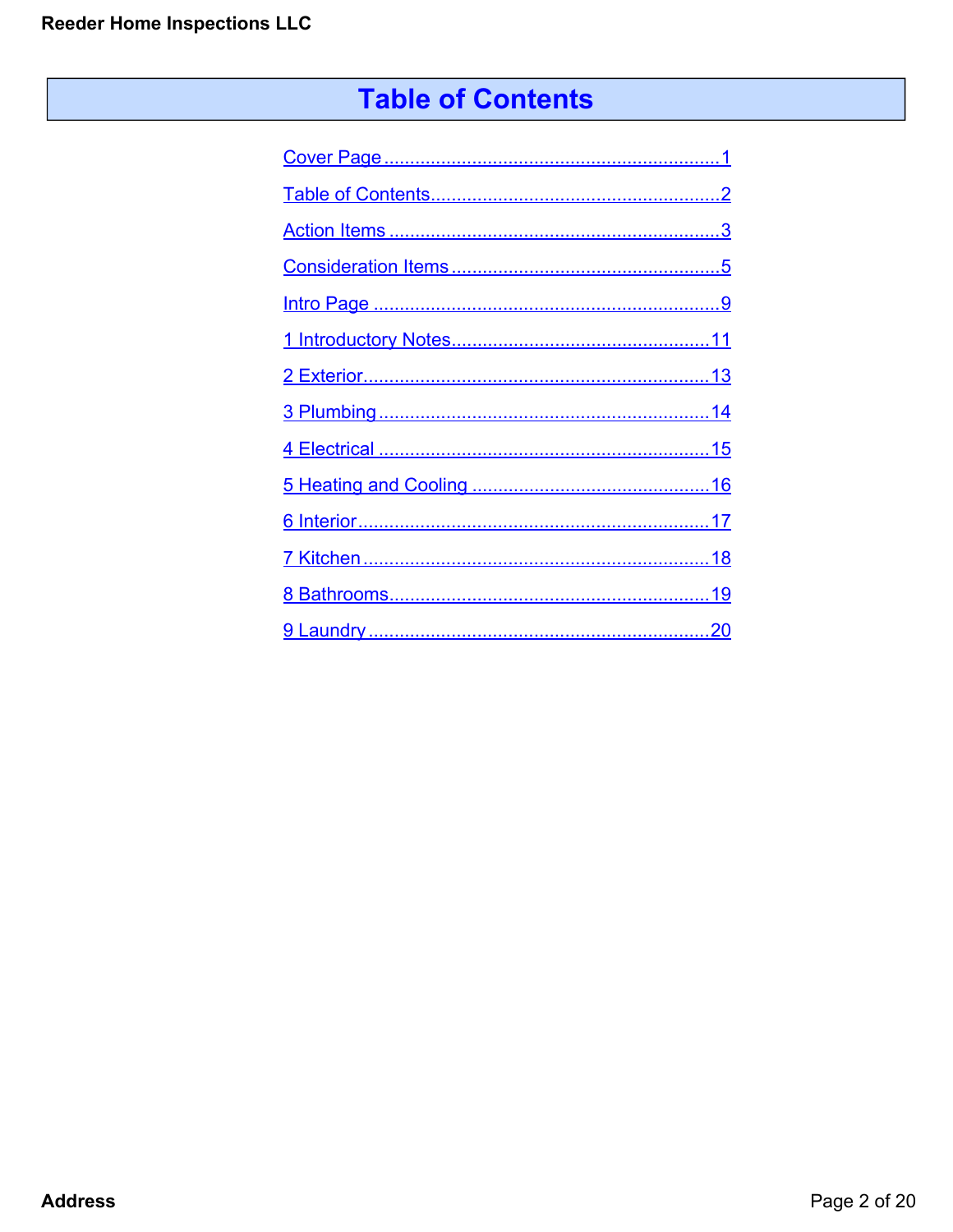# **Action Items**

# <span id="page-2-0"></span>**III** Reeder Home Inspections LLC

**Reeder Home Inspections LLC**

**Customer**

# **Address**

#### **2. Exterior**

# **2.0 Windows**

#### **Inspected**

(2) Condensation and/or cloudiness visible in the noted windows (master window and dining room), indicate broken thermal seals. Glass replacement is necessary to restore original efficiency and cosmetic condition. If you have broken seals replaced at this time, have the contractor check all windows again and replace any additional broken seals that might be discovered.



2.0 Item 1(Picture)

#### **4. Electrical**

# **4.3 Receptacles & Switches**

#### **Inspected**

(2) Correct the three prong outlet(s) identified at various areas as having an "open ground". This creates the appearance of a grounded outlet without providing the safety of a ground wire.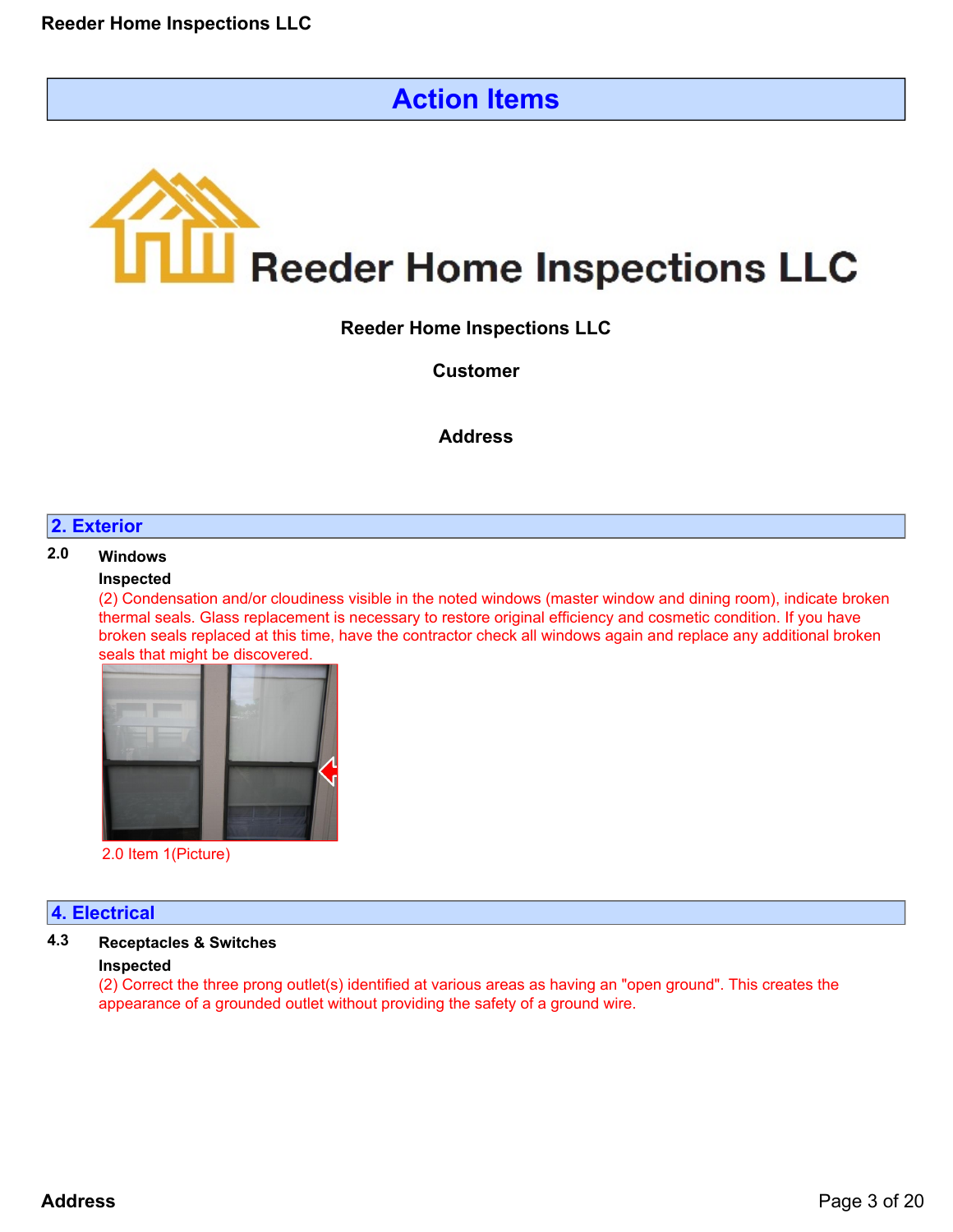# **4. Electrical**



4.3 Item 1(Picture)

## **4.4 GFCI's**

#### **Inspected**

(2) To meet current safety standards install GFCI outlets at the following areas:all kitchen counter top outlets, bathrooms and exterior outlets.

#### **8. Bathrooms**

## **8.1 Sinks Tubs Showers**

#### **Inspected**

(2) The hall bathroom shower head leaks and will need replacement.



8.1 Item 1(Picture)

# **8.2 Toilets**

**Inspected**

(2) The master bathroom toilet had a weak flush. Repair by a licensed plumber.

*Prepared Using HomeGauge <http://www.HomeGauge.com>* : Licensed To Steven Reeder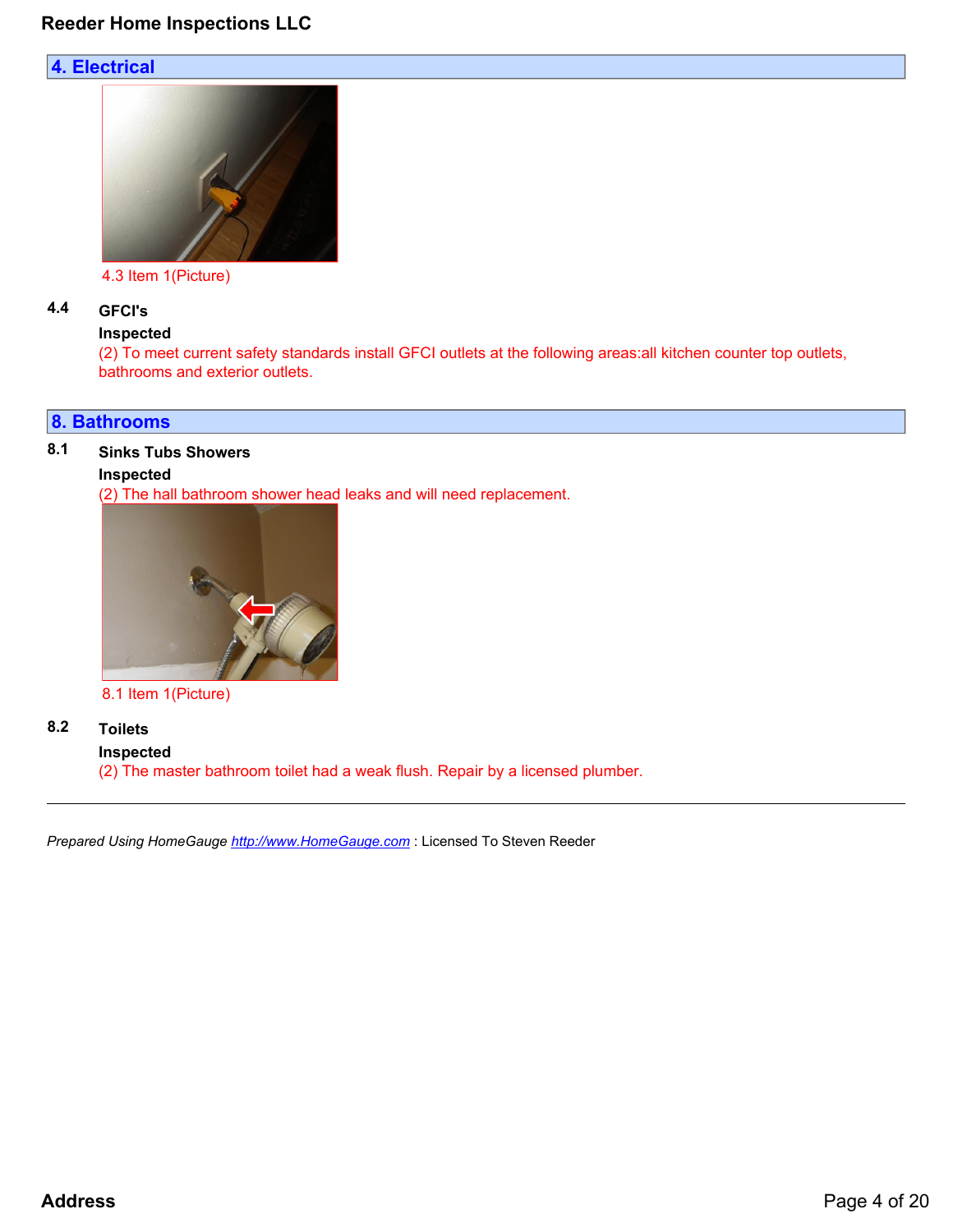# **Consideration Items**

<span id="page-4-0"></span>

**Reeder Home Inspections LLC**

**Customer**

**Address**

# **2. Exterior**

# **2.0 Windows Inspected** (3) Repair as needed the damaged screens.



#### 2.0 Item 2(Picture)

# **2.1 Doors**

#### **Inspected**

(2) Some municipalities consider double-keyed deadbolt locks at entrance doors a fire safety hazard and require single keyed locks instead. At a minimum keep the key by the door(s).



2.1 Item 1(Picture)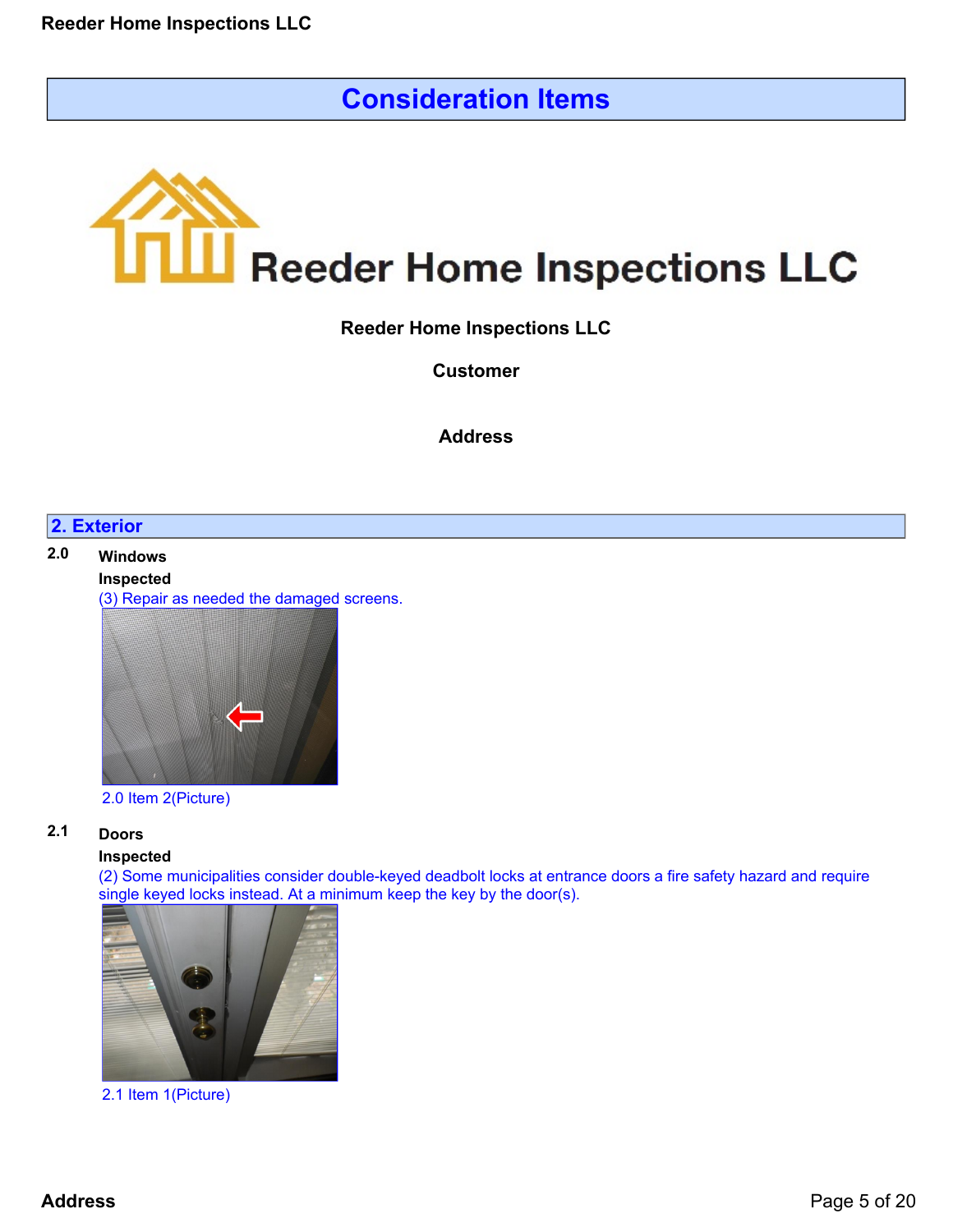## **3. Plumbing**

# **3.0 Water Pipe**

**Inspected**

(2) Inspector was unable to locate a main water shut off. Consult with property owner regarding the location.

#### **4. Electrical**

#### **4.2 Wiring**

#### **Inspected**

(2) Install missing cover plates at junction boxes to contain splices properly at the attic.



4.2 Item 1(Picture)

(3) The water heater wiring had electrical tape installed at the top of the water heater. This could be where a splice was made or where the wire sheathing was damaged. Be aware of this and correct as needed.



#### 4.2 Item 2(Picture)

#### **4.5 Fixtures**

#### **Inspected**

(2) A few lights did not respond, such as the living room. You might wish to ask the seller to replace the bulbs and confirm proper operation of the lights during your pre-closing walk-through.



4.5 Item 1(Picture)

#### **5. Heating and Cooling**

# **5.0 Warm Air Furnace**

**Inspected**

(2) The furnace pan was rusty but no leaks were noted. Monitor and correct as needed.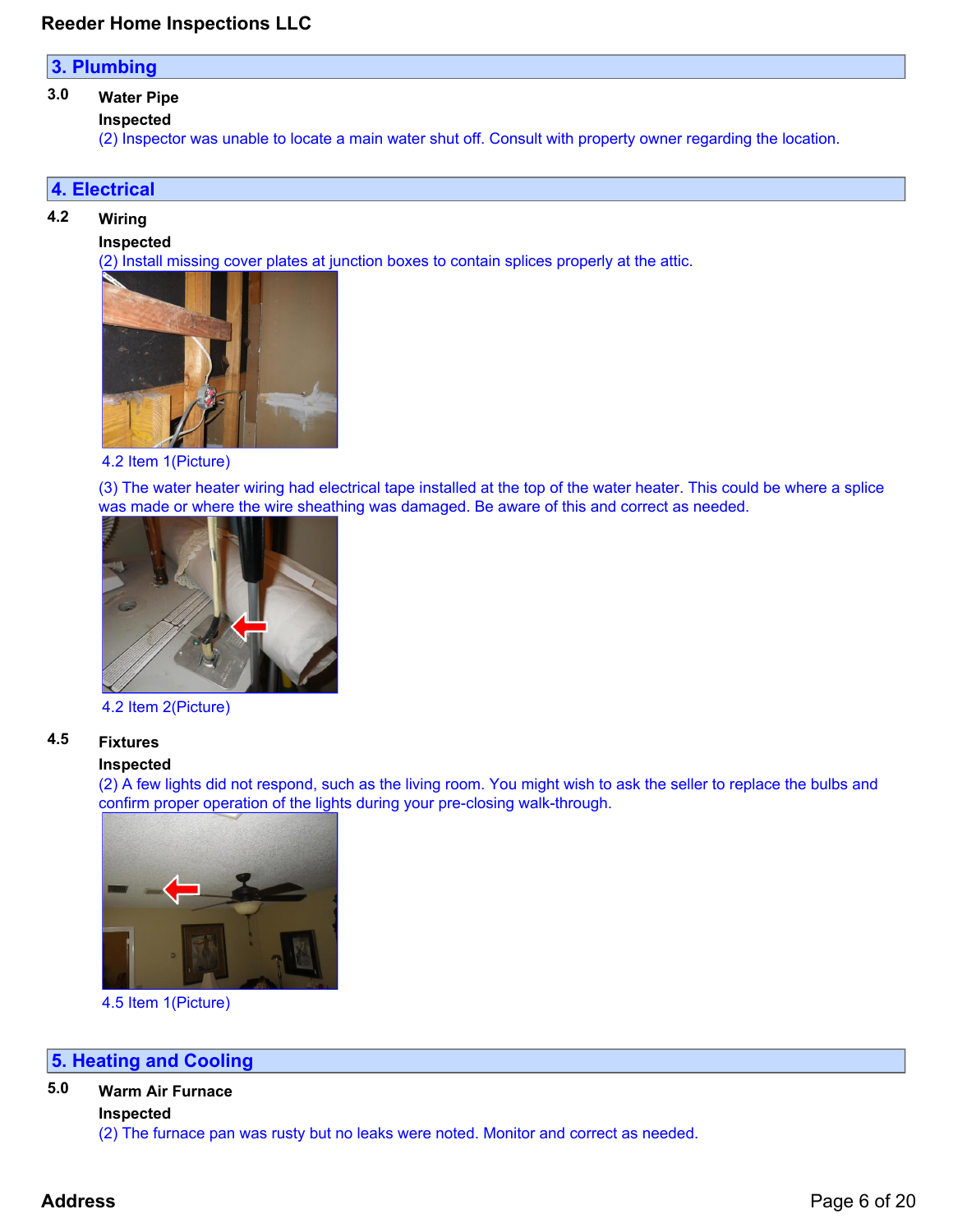# **5. Heating and Cooling**



5.0 Item 2(Picture)

#### **6. Interior**

#### **6.0 Interior**

#### **Inspected**

(2) Monitor the ceiling near the fireplace as light stains were noted at the ceiling.



#### 6.0 Item 1(Picture)

(3) Some of the smoke detectors were missing. Correct as needed.



6.0 Item 2(Picture)

(4) The interior doors at the guest bedroom, guest closet, master bedroom and hall bath do not latch when shut. Adjust as needed.

(5) Repair/replace the hall bath locking mechanism that did not operate properly.

## **7. Kitchen**

# **7.0 Kitchen**

#### **Inspected**

(2) The stove exhaust fan vents into the attic while it should vent to the exterior of the home. Correct as needed.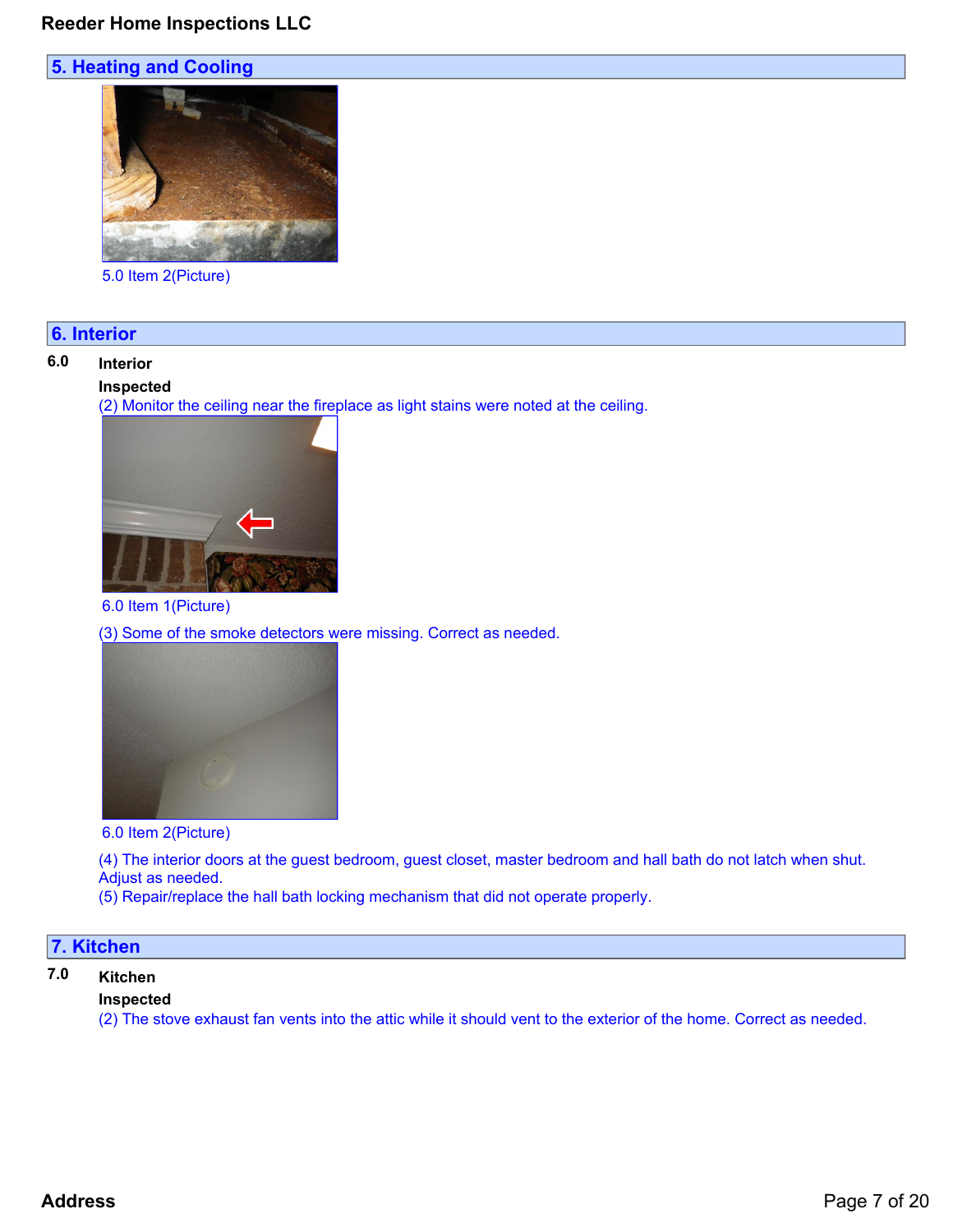# **7. Kitchen**



7.0 Item 1(Picture)



7.0 Item 2(Picture)

# **8. Bathrooms**

#### **8.0 Baths**

# **Inspected**

(2) Repair as needed the damaged fiberglass tub (chipped) at the hall bathroom.



*Prepared Using HomeGauge <http://www.HomeGauge.com>* : Licensed To Steven Reeder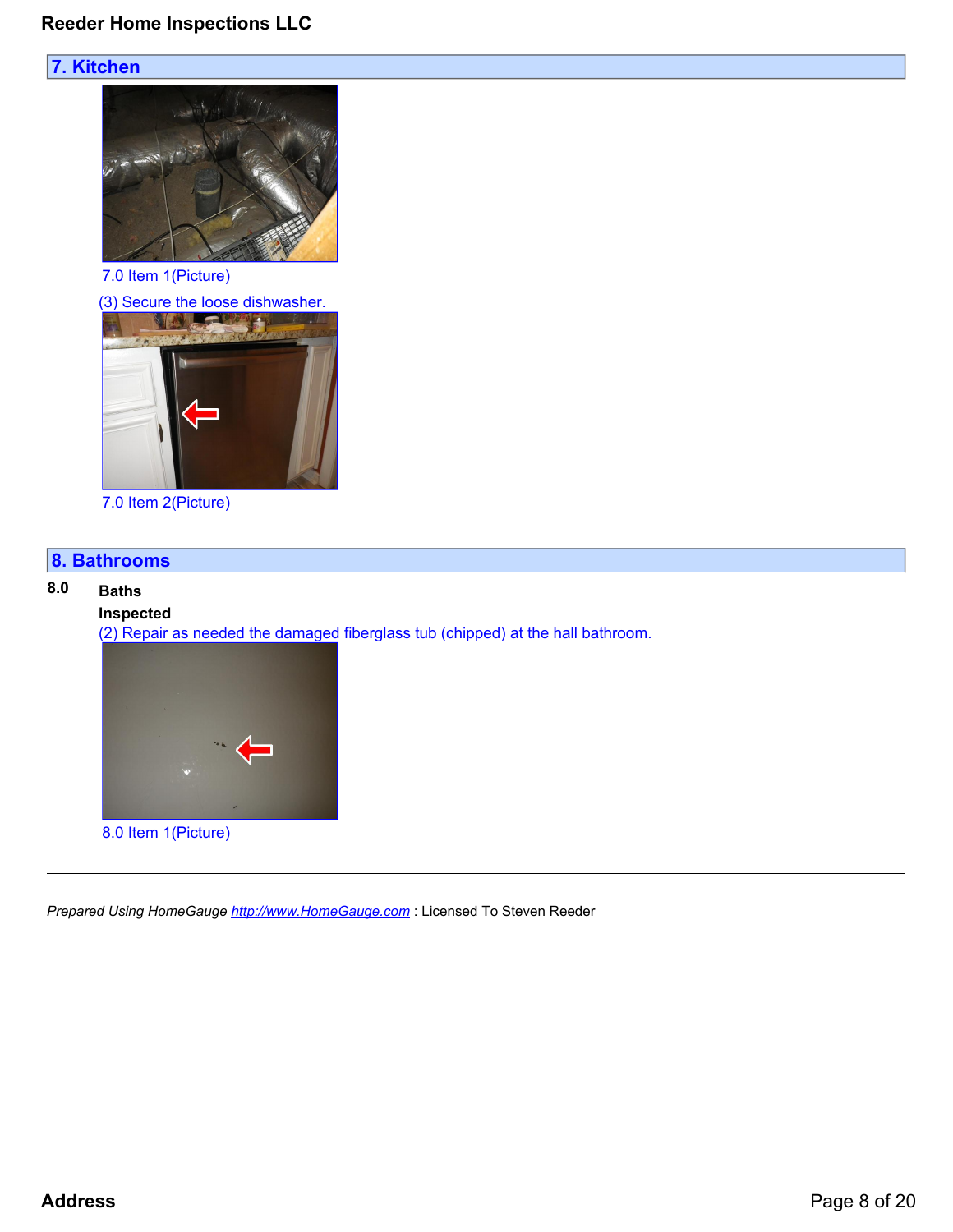<span id="page-8-0"></span>

| ' <b>Date:</b> 8/7/2015 | <b>Time: 04:00 PM</b> | Report ID: 704                   |
|-------------------------|-----------------------|----------------------------------|
| $\parallel$ Property:   | <b>Customer:</b>      | <b>Real Estate Professional:</b> |

#### **Inspection Scope**

This inspection is a non-invasive examination of readily accessible systems and components as outlined in the state standards. In compliance, our reports are subject to the Definitions, Scope, Limitations, Exceptions, and Exclusions as outlined in the Standards of Practice of Tennessee.

A Home inspection is a limited, non-invasive visual examination of a residential dwelling, performed for a fee, which is designed to identify observed material defects within specific components of said dwelling. Components may include any combination of mechanical, structural, electrical, plumbing, or other essential systems or portions of the home, as identified and agreed to by the Client and Inspector, prior to the inspection process. A home inspection is intended to assist in evaluation of the overall condition of the dwelling. The inspection is based on observation of the visible and apparent condition of the structure and its components on the date of the inspection and not the prediction of future conditions. A home inspection will not reveal every concern that exists or ever could exist, but only those material defects observed on the day of the inspection. A Material defect is a condition with a residential real property or any portion of it that would have a significant adverse impact on the value of the real property or that involves an unreasonable risk to people on the property. The fact that a structural element, system or subsystem is near, at or beyond the end of the normal useful life of such a structural element, system or subsystem is not by itself a material defect. An Inspection report shall describe and identify in written format the inspected systems, structures, and components of the dwelling and shall identify material defects observed. Inspection reports may contain recommendations regarding conditions reported or recommendations for correction, monitoring or further evaluation by professionals, but this is not required. The inspection report should not be construed as a compliance inspection of any governmental or nongovernmental codes or regulations. This report does not address lead base paint, radon, asbestos, cockroaches, rodents, pesticides, treated lumber, mercury, carbon monoxide or other similar items. This report does not address underground sewer disposal, water supply, or fuel service delivery. Although some imported (i.e. Chinese) drywall may contain chemicals harmful to human health, determining their presence requires a specialized inspection and laboratory testing which lies beyond the scope of a limited, non-invasive, visual home inspection. If you wish to have materials in the home tested, the inspector recommends that you contact a contractor qualified to perform indoor environmental testing.

#### **Use of Reports**

If the inspection is performed in connection with the sale, exchange or transfer of the property, copies of the report may be provided to the principals in the transaction and their agents. However, the report is for your sole information and benefit. We do not intend for anyone but the person(s) listed on this report to benefit, directly or indirectly, from this agreement and inspection report. Our contractual relationship is only to the person(s) purchasing our report/service.

#### **Inspection Agreement**

BY ACCEPTANCE OF OUR INSPECTION REPORT, YOU ARE AGREEING TO THE TERMS OF OUR INSPECTION AGREEMENT. A copy of this agreement was made available immediately prior to the beginning of your inspection. If you were not present at the inspection, an agreement will be sent to you prior to your viewing of the report. You should review the liability limitations and terms of the agreement carefully before accepting your inspection report. Should you discover a defect for which we may be liable to you, you must notify us and give us a reasonable opportunity to re-inspect the property before you repair the defect.

A part of many real estate transactions are contingencies limiting the time available for follow up inspections, repair work, or further inquiries. We are not responsible for any investigations that are not completed prior to the end of the contingency period.

#### **Report Definitions**

The following definitions of comment descriptions represent this inspection report.

◦ **Action Item:** The item is not functioning as intended or needs repair or further evaluation.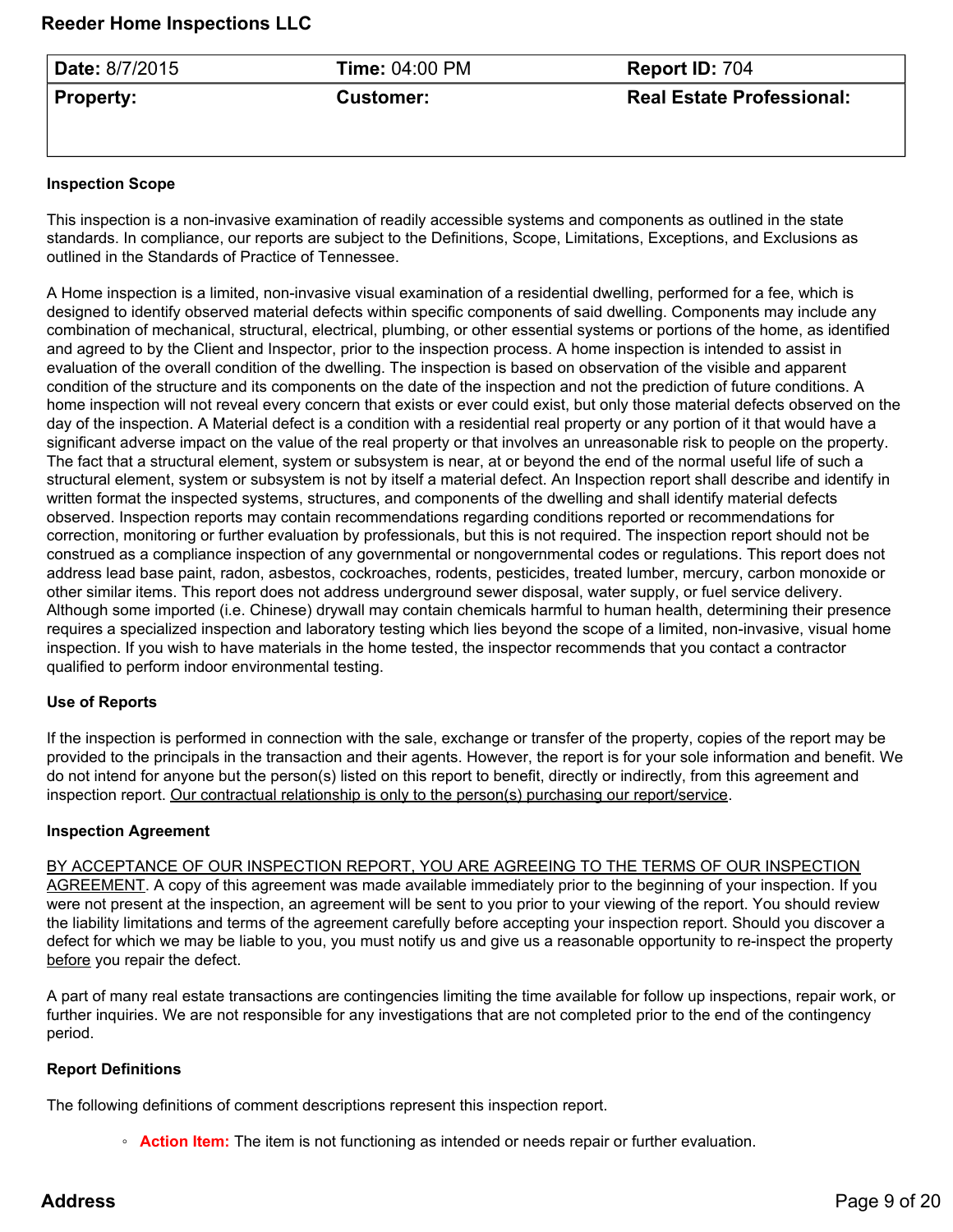◦ **Consideration Item:** The item should be monitored and repair/replacement should be considered. (Includes definitions, helpful tips, recommended upgrades, conditions requiring repair due to normal wear, and conditions that have not significantly affected usability or function - but may if left unattended).

| <b>CLIENT PRESENT:</b>    | <b>AGE OF HOME:</b>                     | <b>WEATHER:</b>               |
|---------------------------|-----------------------------------------|-------------------------------|
| Arrived During Inspection | 40 - 50 Years                           | Clear                         |
| <b>TEMPERATURE:</b>       | <b>RAIN OR SNOW IN LAST THREE DAYS:</b> | <b>HOME OCCUPIED OR VACAN</b> |

Between 70 - 80

Yes

**HOME OCCUPIED OR VACANT:**

**Occupied**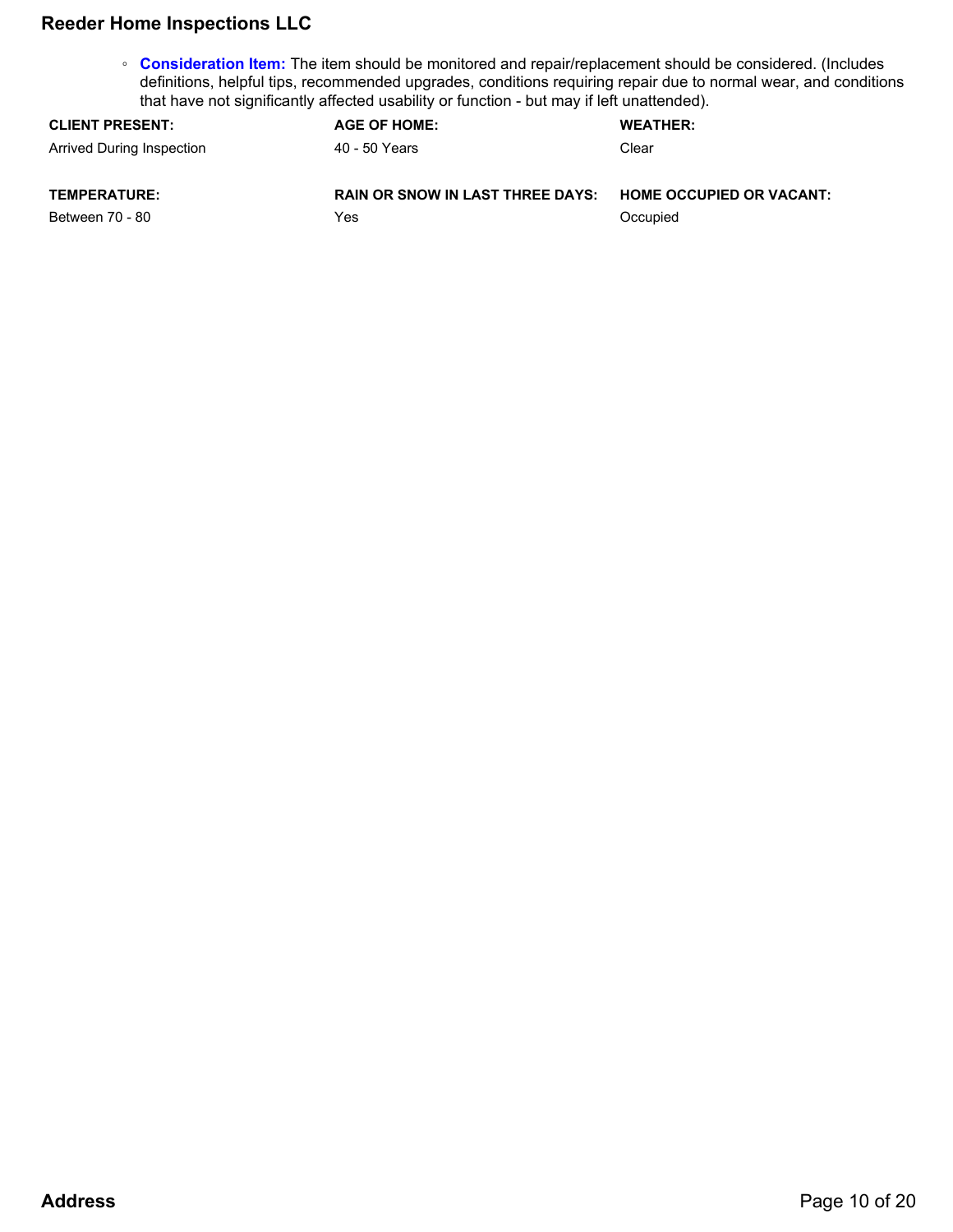# <span id="page-10-0"></span>**1. Introductory Notes**

## **1.0 Inspection Scope**

This inspection was completed according to the Standards of Practice of Tennessee promulgated by the commissioner.

#### **1.1 The Report**

The report lists deficiencies visible at the time of inspection. The inspector is not required to move furniture, appliances, storage, or disassemble components beyond normal user controls nor perform destructive testing. Reeder Home Inspections LLC does not accept responsibility for hidden or latent defects discovered upon occupancy or during remodeling after the date of inspection. Please note that our inspection is thorough but not technically exhaustive. The intent of this inspection is to discover significant defects as it is not possible to detect every maintenance or minor repair item. Most homes continue to be occupied after our inspections, thus we do not warrant 100% discovery of all maintenance or minor repair items such as drippy faucets, isolated wood damage, light switch functionality, etc.

#### **1.2 Not a Guarantee**

Reeder Home Inspections LLC does not guarantee future performance or provide a warranty, expressed or implied, regarding the inspected property after the date of inspection. We are not liable for defects covered by the homeowner's hazard insurance policy or items covered by a warranty program. Should you discover a defect for which you think Reeder Home Inspections may be liable, you must notify us and provide a reasonable opportunity to reinspect the property before the defect is repaired. If Reeder Home Inspections LLC is not given the opportunity to review an alleged liability, we do not accept any responsibility for the same. Even property vacant between the time of inspection and closing can develop mechanical, electrical or plumbing defects. The purchaser's pre-closing final walk through is to confirm that all systems are operable, that maintenance or repair issues have not developed since the inspection and that any requested repairs have been completed to your satisfaction. Reeder Home Inspections LLC accepts no responsibility for defects that could have been observed by you during their final walk through.

#### **1.3 Photographs**

Photos are inserted throughout the report and are intended to be used to further explain the conditions described. The photographs are an example of the condition described and may not show the entire deficiency or all occurrences of the same deficiency.

#### **1.4 Use of Report**

Our inspection report is for the use of our client(s). This report is only for the benefit of the person(s) listed on this report unless specifically agreed to otherwise in writing. **Please read the entire report, not just the Action and Consideration lists. The body of the report contains additional important information.**

#### **1.5 Exclusions**

The following are specifically excluded from a Tennessee inspection (reference the Tennessee standards for a complete list): interior of flues or chimneys, heat exchangers, conformance with zoning and building codes, environmental hazards (lead-based paint, mercury, radon asbestos, cockroaches, pesticides, treated lumber, fungus or mold, carbon monoxide or other similar environmental hazards), spas / swimming pools, concealed or underground electric and plumbing (NOTE:definitive underground sewer lateral evaluation requires a sewer camera, which is not part of this inspection), private sewer and septic systems, prediction of future sewer backup, water wells and systems which are shut down or not accessible to the inspector, fuel storage or delivery and water supply.

#### **1.6 Condo/Townhome exclusions**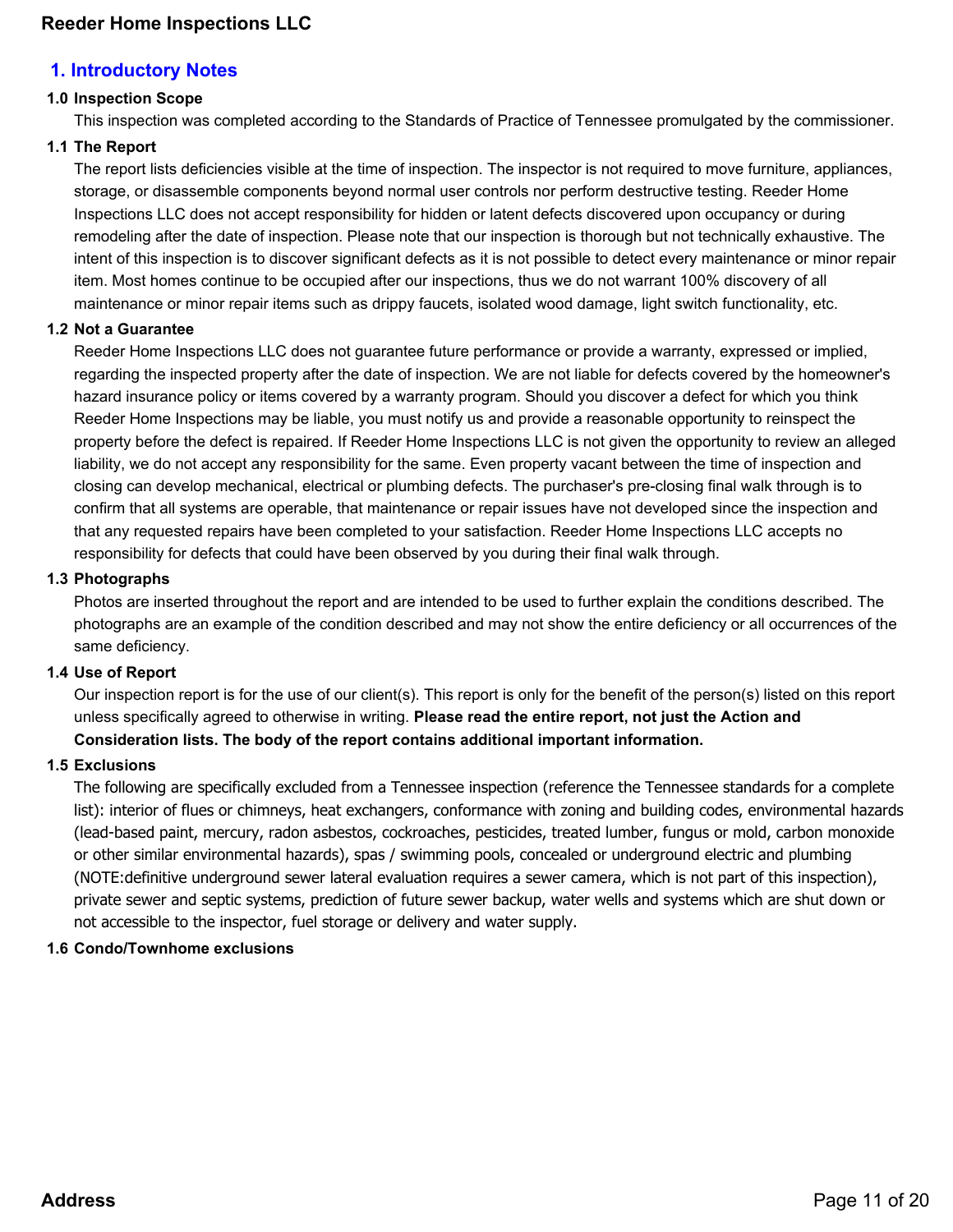The residential dwelling unit appears to be part of a complex that is managed and maintained by a "Home Owners" or "Condo" association. This inspection is limited to a visual evaluation of the systems and components that are located within the dwelling unit inspected. The current condition of "Common Elements" are excluded from this inspection. Such elements include, but are not limited to:

The building site condition, structural stability, drainage systems and insulation

- All exterior surfaces, materials and structure
- All roof surfaces, materials and structure
- All attic spaces

The building foundation, floor substructure and all spaces below, such as basements and/or crawl spaces

All stairs, landings, porches, hallways, walks and balconies, elevators, utility metering, parking stalls/ports

All decks, patios, pools, spas, recreational areas/equipment

#### All common areas on the property

It is up to the buyer to determine if any of these excluded areas are in fact the buyers responsibility and if so, to notify the inspector so these areas will be inspected. Please note a different charge will apply should the buyer want these areas inspected. Any comments regarding these items in this report have been made as a courtesy only. Consult with the Home Owner's or Condo Association regarding these items.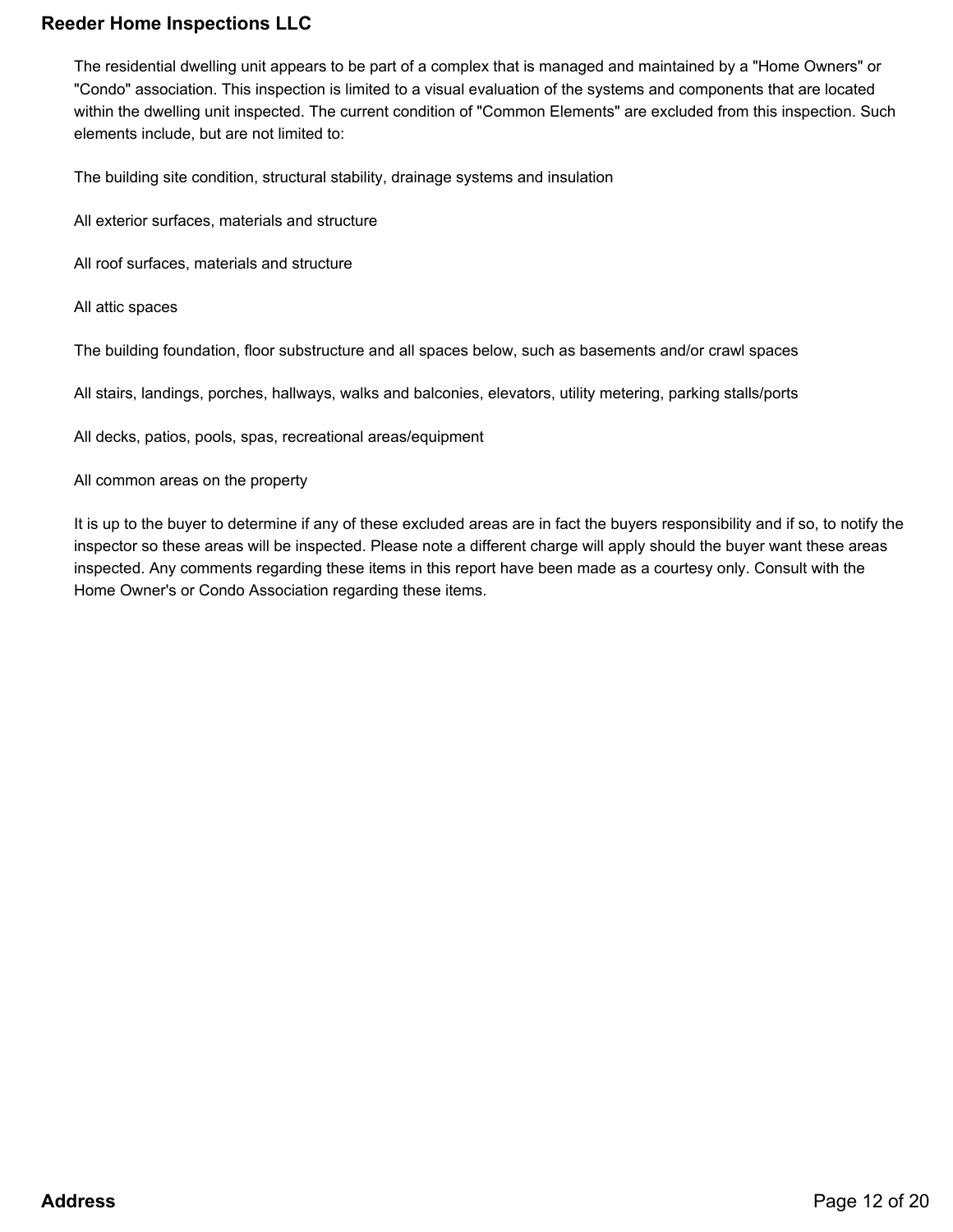# <span id="page-12-0"></span>**2. Exterior**

Because the exterior is maintained by the Condo Association, the exterior was excluded from this inspection. The following are some general comments provided as a courtesy but this is not a complete list of building maintenance or repair issues.

**WINDOWS:** *Thermal Glazed Glass With Aluminum Frames*

#### **2.0 Windows** *- Inspected*

(1) If you notice condensation or cloudiness between the two layers of thermal glass in the future, you will know the window has a broken seal. Glass replacement will restore original thermal efficiency. Broken seals in many cases are difficult to see and can appear suddenly with a change in the weather. Check the windows/doors carefully during your pre-closing walk through. Reeder Home Inspections will not be responsible for broken seals noticed after this inspection. If you have broken seals replaced at this time, have contractor check all windows/doors again and replace any additional broken seals that might be discovered.

Review the exterior of all the windows periodically and ensure they are well sealed/caulked at the exterior. An exhaustive review of the window caulking was not done as part of this inspection. Interior wall damage around windows or water damaged to the windows is many times not visible and possibly exists without being noted in this report. Ask seller about any history of water leakage at the windows. It is impossible to determine how the windows were installed and if they follow the manufacture's installation specification by merely a visible inspection.

(2) Condensation and/or cloudiness visible in the noted windows (master window and dining room), indicate broken thermal seals. Glass replacement is necessary to restore original efficiency and cosmetic condition. If you have broken seals replaced at this time, have the contractor check all windows again and replace any additional broken seals that might be discovered.

(3) Repair as needed the damaged screens.

#### **2.1 Doors** *- Inspected*

(1) Better weather-stripping always improves energy efficiency. We did not specifically check the door locks for function, but recommend as a best security practice changing the locks after closing.

Entries not protected with a roof often leak at the trim joints and threshold surrounding the doorway during certain weather conditions. Check these joints regularly and caulk and seal as necessary. Chronic leaks can cause wood decay at the trim above the door and the bandboard/joists below the threshold. Concrete patio slabs can also move because of frost action, creating a gap at the door threshold and possible wood decay. Monitor and seal as needed. Adding storm doors may help, but an extended roof always provides the best protection against the elements.

(2) Some municipalities consider double-keyed deadbolt locks at entrance doors a fire safety hazard and require single keyed locks instead. At a minimum keep the key by the door(s).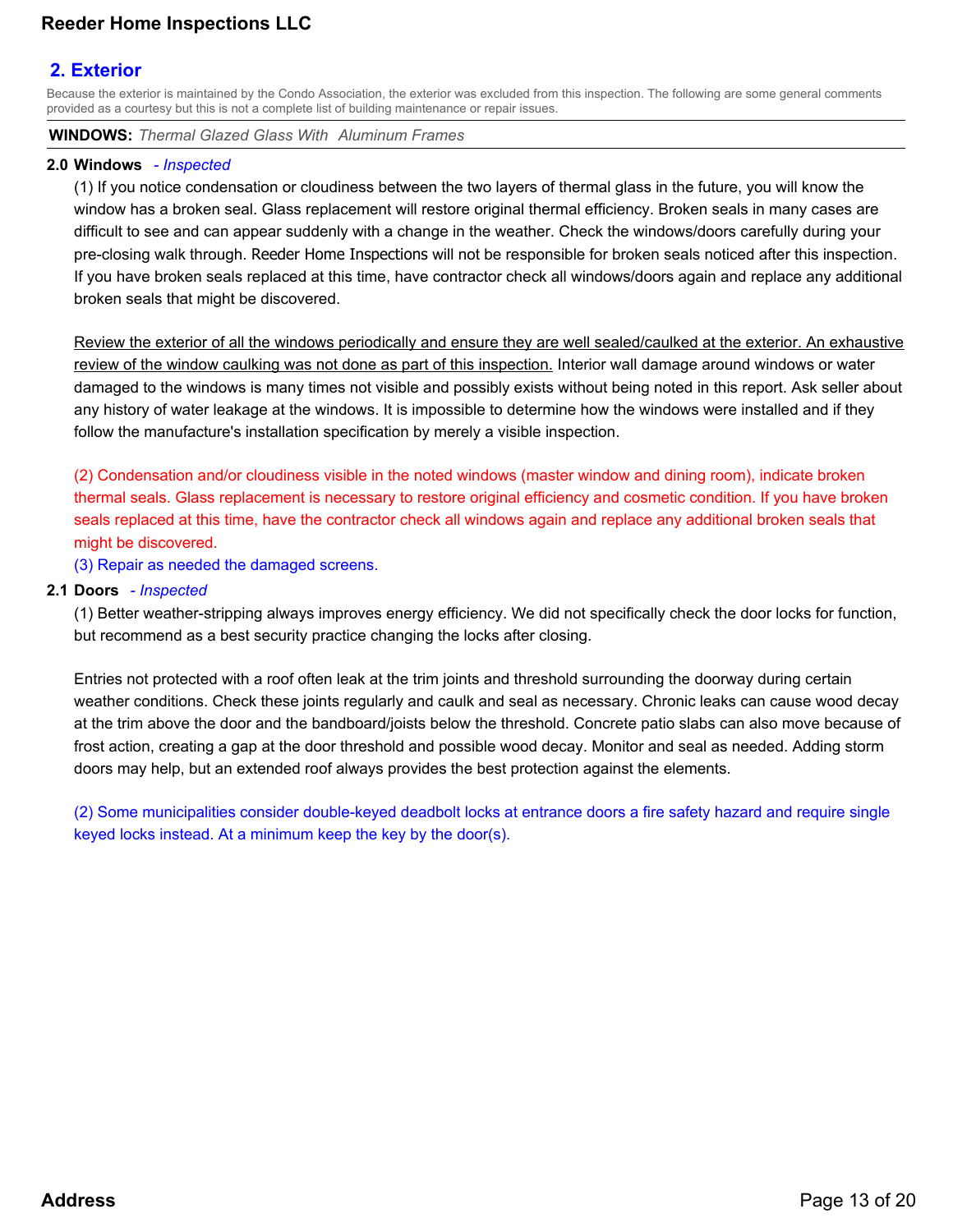# <span id="page-13-0"></span>**3. Plumbing**

The inspection of the plumbing system was limited by (but not restricted to) the following conditions: Portions of the plumbing system concealed by finishes and/or storage (below sinks, etc.), below the structure, and beneath the yard were not inspected. Water quality is not tested. The effect of the lead content in solder and or supply lines is beyond the scope of the inspection. The water temperature should be set at a minimum of 100 degrees Fahrenheit to and a maximum of 120 degrees to prevent scalding. City sewer service, septic tanks, fuel tanks and underground pipes as well as pipes inside walls are not part of the inspection. Water quality testing, irrigation and fire suppression systems are not part of the home inspection. Drain pipes are inspected by flushing every drain that has an operating fixture, looking for blockages or slow drains. Blockages will occur; generally older systems are prone to be more problematic. It is recommended that you ask the sellers if they have ever experienced any drainage problems before the close of escrow.

**WATER PIPING:** *Type of Main Service Pipe Not Determined Or Visible Distribution Piping Is Copper The Interior Shut Off Was Not Located* **WASTE PIPING:** *All Stacks Not Visible* **FUEL PIPING:** *Black Iron With The Gas Meter Outside* **WATER HEATER:** *One Water Heater Size(s): 38-Gallon Electric recent replacement*

#### **3.0 Water Pipe** *- Inspected*

(1) Every section of the water piping and all valves were not inspected. During the inspection the water was left running for about 5 minutes at each sink, tub and shower and all toilets were flushed at least three times. Per Tennessee standards, shut off valves are not turned, including the main water shut off valve. If desired ask owner to confirm that all shut off valves work properly and don't leak.

(2) Inspector was unable to locate a main water shut off. Consult with property owner regarding the location.

#### **3.1 Waste Pipe** *- Inspected*

Inspection of the below surface sewer components is beyond the scope of this visual inspection. Have the lines video scanned if you wish to ensure there are no broken or clogged components.

#### **3.2 Fuel Pipe** *- Inspected*

Our inspection was a visual inspection of the readily accessible areas of the gas lines at the furnace and water heater areas. All gas lines were not inspected and none of the gas lines were tested for leaks. We recommend you have the Gas company or a qualified HVAC company perform their safety inspection at this time on the gas lines and gas items such as water heaters, furnaces, gas stoves, gas fireplaces, gas yard lights and grills. Our inspection did not include inspection of the furnace heat exchanger, internal furnace components, compliance with the gas company requirements for furnace venting, leak detection at gas lines and many other important safety items that the gas company typically checks. Their inspection exceeds the standards of our limited inspection and is more comprehensive in terms of safety and code enforcement. Their standards are rigorous and the Gas Company is the final authority on the operational safety of all gas equipment. Reeder Home Inspections LLC will not be responsible for items that are or could have been discovered during the gas safety inspection.

#### **3.3 Water Heater** *- Inspected*

The water heater equipment looked typical for its age and was in operation at the inspection. Vent pipe and relief valve were in place. Service life ranges from 10 to 20 years.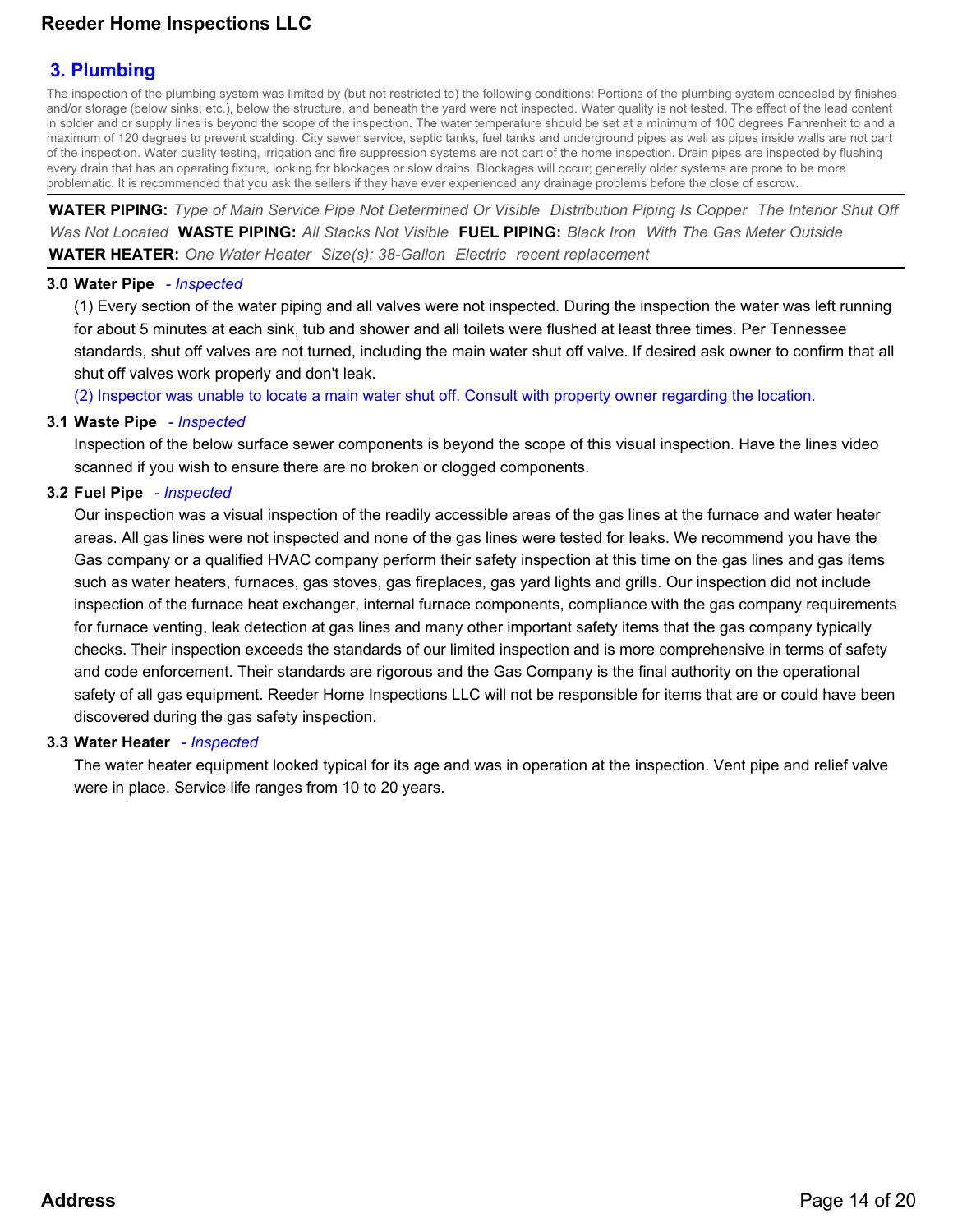# <span id="page-14-0"></span>**4. Electrical**

Our inspection of the electrical system included a visual examination of readily accessible components including a random sampling of electrical devices to determine adverse conditions and improper wiring methods, grounding and overcurrent protection. Performing voltage tests, load calculations or determining the adequacy of the electrical system for future usage is outside the scope of this inspection. Telephone, video, audio, security system, landscape lighting, and other low voltage wiring was not included in this inspection unless specifically noted.

**SERVICE ENTRANCE:** *Meter(s) Located Outside Building Service Entry Cable is Aluminum And Main Service Is Rated At 200 - Amps* **PANEL:** *1 Panel In Laundry Room* **DISTRIBUTION WIRE:** *Copper Romex Wiring* **RECEPTACLES & SWITCHES:** *Three-slot Outlets With Toggle Style Light Switches* **GROUNDING WIRE:** *Aluminum*

#### **4.0 Service Entrance** *- Inspected*

Service components are securely attached to the building and otherwise in good repair.

#### **4.1 Panel** *- Inspected*

The panel cabinet is well secured and there are no apparent signs of arcing or burn marks at the wiring connections and fittings.

#### **4.2 Wiring** *- Inspected*

- (1) The visible portions of this branch wiring looked acceptably installed with any exceptions noted in this report.
- (2) Install missing cover plates at junction boxes to contain splices properly at the attic.

(3) The water heater wiring had electrical tape installed at the top of the water heater. This could be where a splice was made or where the wire sheathing was damaged. Be aware of this and correct as needed.

#### **4.3 Receptacles & Switches** *- Inspected*

(1) This inspection included an operational check of randomly sampled accessible receptacles and switches. Those that were checked were found acceptable unless otherwise noted in this report. Outlets behind heavy furniture or otherwise inaccessible were not checked. Two prong outlets were not tested.

(2) Correct the three prong outlet(s) identified at various areas as having an "open ground". This creates the appearance of a grounded outlet without providing the safety of a ground wire.

#### **4.4 GFCI's** *- Inspected*

(1) GFCI's (Ground Fault Circuit Interrupters) are safety devices for use in wet areas. New construction standards require them at bathrooms, over all kitchen counters, unfinished basement area, garages and all exterior locations. Local authorities may require GFCI retrofit in older construction at a change of ownership. A single GFCI device can control additional receptacles "downstream", and you should become familiar with the network of controlling units.

(2) To meet current safety standards install GFCI outlets at the following areas:all kitchen counter top outlets, bathrooms and exterior outlets.

#### **4.5 Fixtures** *- Inspected*

(1) The exterior lighting and all landscape lighting, at various areas, was not tested.

(2) A few lights did not respond, such as the living room. You might wish to ask the seller to replace the bulbs and confirm proper operation of the lights during your pre-closing walk-through.

#### **4.6 Grounding** *- Inspected*

The ground connections are visible but the entire length of the grounding wire was not traced.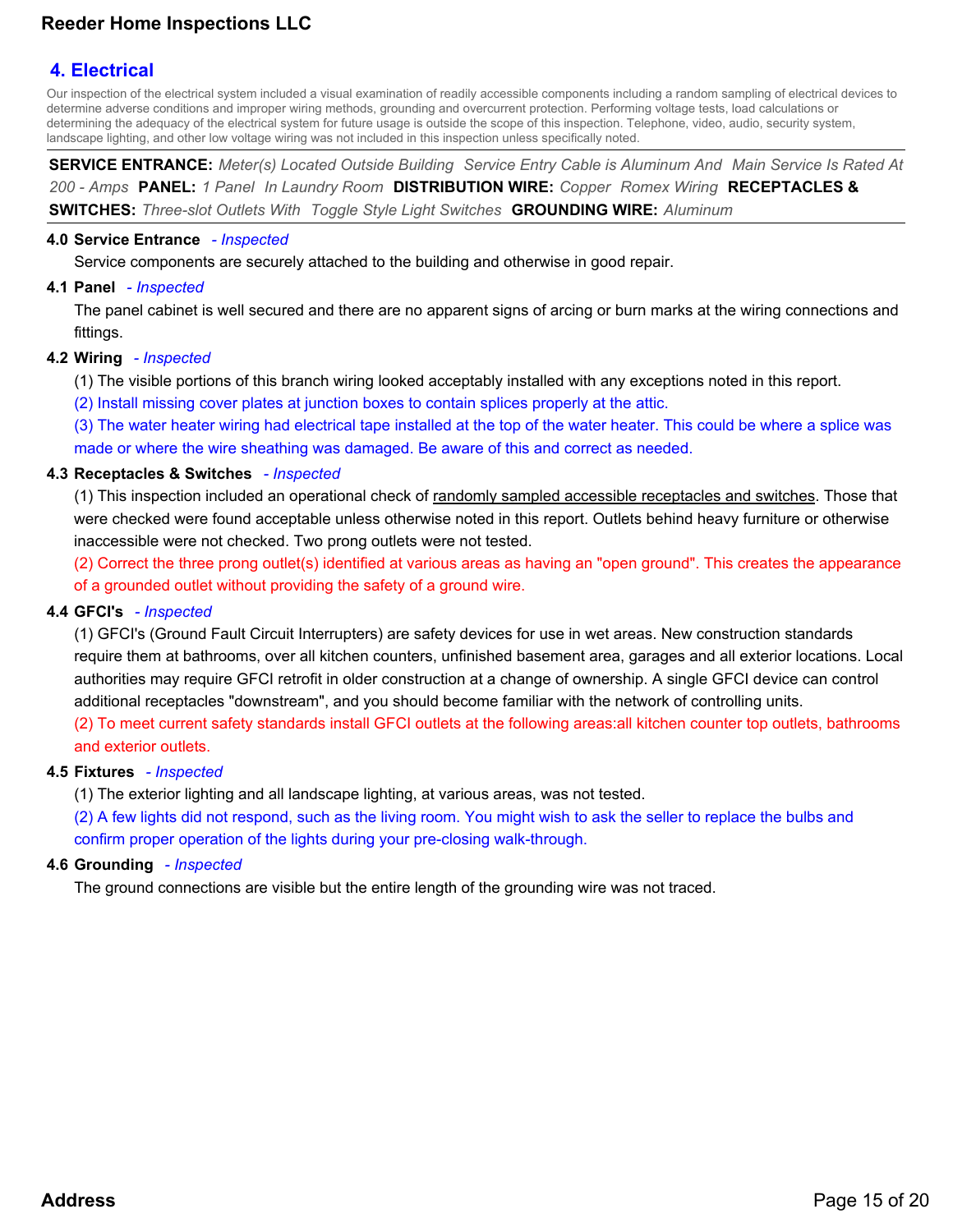# <span id="page-15-0"></span>**5. Heating and Cooling**

Our inspection of the heating and cooling system included a visual examination of the system's major components to determine defects, excessive wear, and general state of repair. Weather permitting, our inspection of a heating or cooling system includes activating it via the thermostat and checking for appropriate temperature response. Our inspection does not include disassembly of the furnace; therefore heat exchangers are not included in the scope of this inspection. Ceiling fans are not typically inspected as they are not within the scope of the inspection. Determining if the A-coil is properly matched to the compressor is outside the scope of this inspection. The "tonage" adequacy of the system was not evaluated.

Performing calculations to determine if the cooling system is properly sized to the home, is outside the scope of this inspection.

**WARM AIR FURNANCE:** *One System Gas Fired Located In Attic Furnace Is About 9 Years Old* **VENT:** *Class "B" Vent(s)* **WARM AIR DISTRIBUTION:** *Insulated Ductwork* **FIREPLACE / WOODSTOVE:** *One Fireplace Gas Fireplace(s)* **COOLING SYSTEM:** *One System Split System In The Rear Yard About 9 Years Old*

#### **5.0 Warm Air Furnace** *- Inspected*

(1) The heating equipment responded to the thermostat and operated.

We recommend that the Gas company or a qualified HVAC company inspect the furnace and all gas fired appliances before closing including property being purchased "as-is". Their standards are rigorous. The Gas Company is the final authority on the operational safety of all gas equipment. Our inspection did not include inspection of the furnace heat exchanger, internal furnace components, compliance with the gas company requirements for furnace venting, leak detection at gas lines and many other important safety items that the gas company typically checks. Reeder Home Inspections LLC will not be responsible for items that are or could have been discovered during the gas company inspection.

(2) The furnace pan was rusty but no leaks were noted. Monitor and correct as needed.

#### **5.1 Vent** *- Inspected*

**5.2 Warm Air Distribution** *- Inspected*

Every section of the ductwork was not inspected.

**5.3 Fireplace / Woodstove** *- Inspected*

**The fireplace was visually reviewed but was not tested for draft, any gas logs were not tested and a fire was not built in the fireplace. Because of the chimney design only a small portion of the flue was visible. If you wish additional evaluation, contact a chimney sweep.**

The inspection of the fireplace(s) was performed per ASHI standards, which does not include an inspection of the inaccessible areas of the interior of the flue or verification of past or present building standards. We do not use a flue inspection camera or any other optical devices. An inspection per NFPA 211 standards or a camera inspection of the flue's interior could reveal cracks in the flue liner, other deficiencies or items that do not meet present day fireplace requirements. A significant deficiency inside the flue could require the installation of a flue liner. Contact a qualified chimney sweep if you desire a NFPA 211 or camera inspection of the fireplace and chimney. There is considerably more fireplace safety information available at various web sites or with the local Fire Marshall. The two most important aspects of fireplace maintenance are: 1) A clean chimney flue i.e. clean the chimney flue before creosote has built up a quarter of an inch thick or when it becomes greasy looking (whichever comes first). 2) Keep the firebox sealed by tuckpointing with appropriate heat resistant products when joints are loose or cracked. It is outside the scope of our inspection to verify installation practices.

#### **5.4 Cooling System** *- Inspected*

The air conditioning equipment responded to thermostat demand, sounded normal during operation and produced an appropriate temperature drop between 15 and 22 degrees measured between supply and return air ducts. Typical service life is 13 - 17 years. The electrical disconnect box at the exterior compressor was not opened. Determining if the A-coil is properly matched to the compressor is outside the scope of this inspection. The "tonage" adequacy of the system was not evaluated.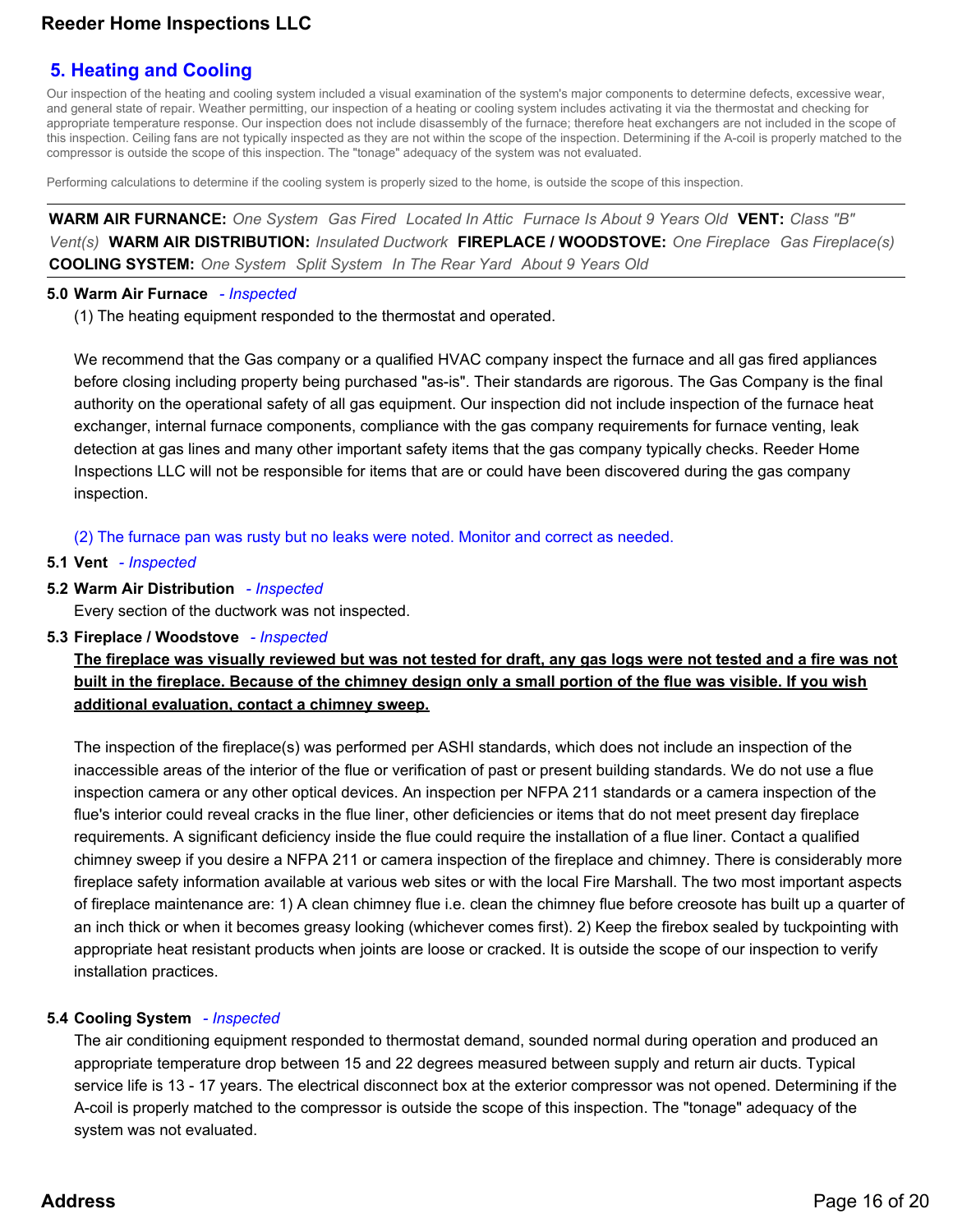# <span id="page-16-0"></span>**6. Interior**

Our inspection of the interior included a visual examination for structural and safety deficiencies. Please note that only a representative sample of accessible components was inspected.

#### **6.0 Interior** *- Inspected*

(1) The interior finishes are in typical repair. Minor cracks near doorways and other small flaws are common conditions that require cosmetic attention only. Minor or remote water stains might not have been seen or noted in this report.

Carbon Monoxide Detectors/smoke detectors are reasonably priced and are encouraged in all homes. They should be tested monthly but realize that this is only a test of the ability of the device to sound an alarm, not its ability to detect carbon monoxide/smoke. In general, alarms manufactured after October 1998 are more likely to perform properly. Replace your old ones. Because carbon monoxide is colorless and odorless, never ignore an alarm, even if you feel no adverse symptoms. For additional information about carbon monoxide, contact the American Lung Association. (2) Monitor the ceiling near the fireplace as light stains were noted at the ceiling.

(3) Some of the smoke detectors were missing. Correct as needed.

(4) The interior doors at the guest bedroom, guest closet, master bedroom and hall bath do not latch when shut. Adjust as needed.

(5) Repair/replace the hall bath locking mechanism that did not operate properly.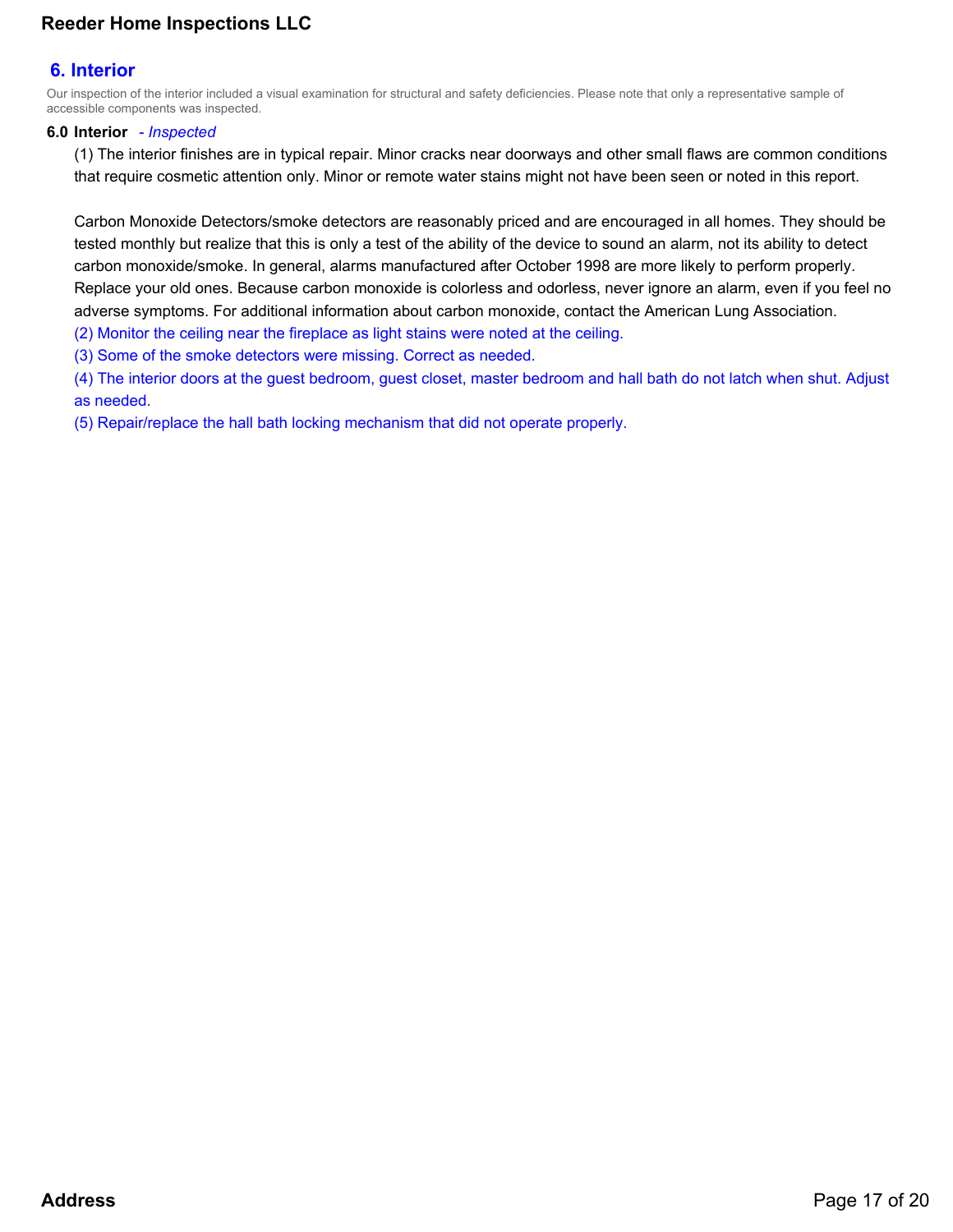# <span id="page-17-0"></span>**7. Kitchen**

Our inspection of the kitchen included a visual examination of the readily accessible components to determine defects, excessive wear, and general state of repair. We operationally tested basic, major built-in appliances (except trash compactors, refrigerators, portable microwaves and any other items excluded by our inspection standards) using normal operating controls. Accuracy and/or function of clocks, timers, temperature controls and self cleaning functions on ovens is beyond the scope of our testing procedure.

**KITCHEN APPLIANCES:** *Electric Stove Electric Oven Dishwasher Disposal Microwave*

#### **7.0 Kitchen** *- Inspected*

(1) As a courtesy, Reeder Home Inspections verifies that kitchen appliances (except trash compactors, refrigerators, portable microwaves and any other items excluded by our inspection standards) respond to basic controls. Temperature calibration, timers, latches, and other accessories are beyond the scope of this inspection are not tested/inspected. Dishwashers are run through an entire cycle. Conditions at rear of refrigerator are typically not visible and ice maker/ water connections are generally not viewed/visible. Ice and water dispensers are not tested.

(2) The stove exhaust fan vents into the attic while it should vent to the exterior of the home. Correct as needed.

(3) Secure the loose dishwasher.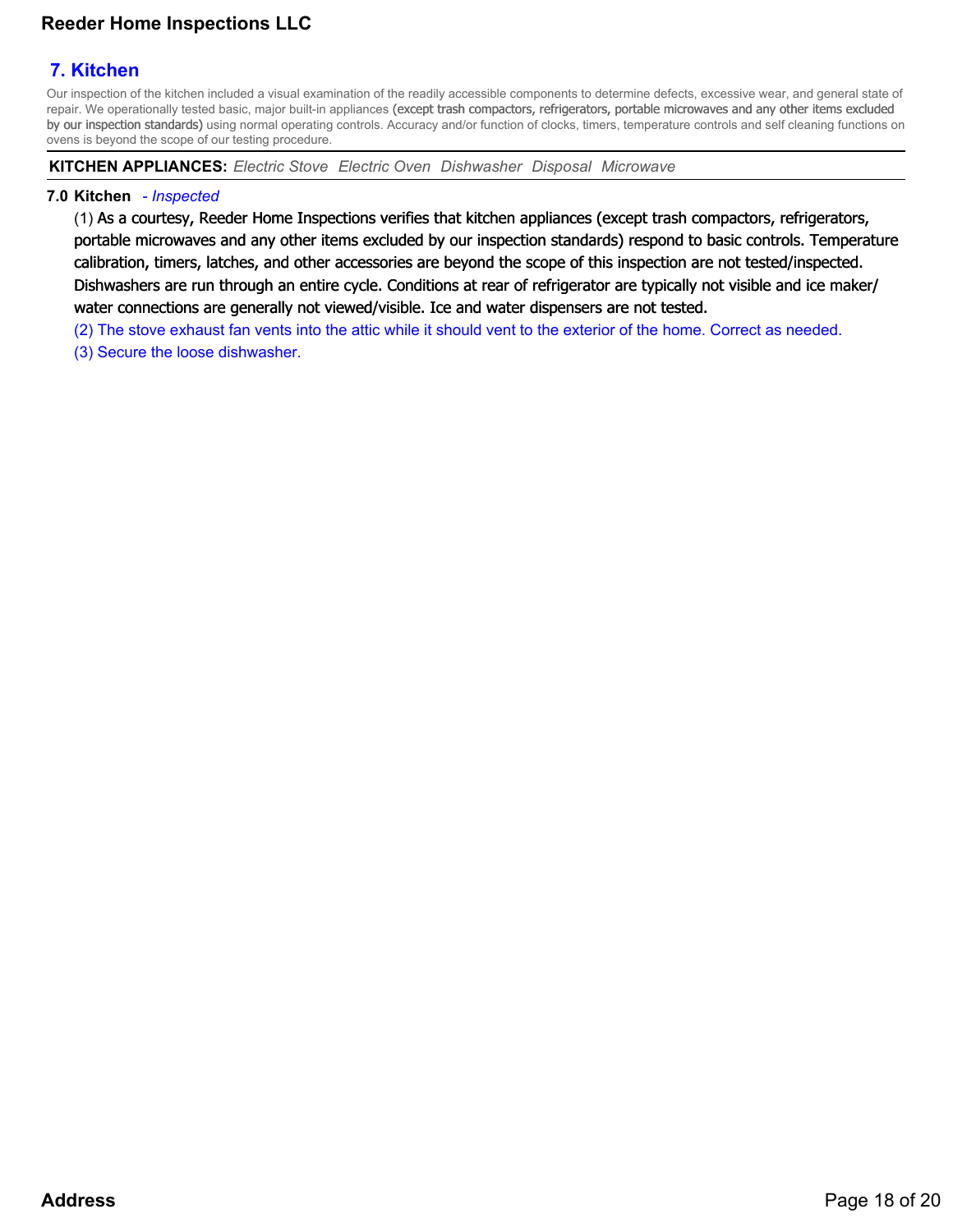# <span id="page-18-0"></span>**8. Bathrooms**

Our inspection of the bathrooms included a visual examination to determine if there were any active leaks, water damage, deterioration to floors and walls, proper function of components, excessive or unusual wear and general state of repair. Bathroom fixtures are run simultaneously to check for adequate water pressure and volume. Unusual bath features like steam generators or saunas are not inspected unless specifically discussed in this report.

#### **8.0 Baths** *- Inspected*

(1) Routine grout/caulk maintenance at tile and tub installations is important for preventing moisture problems at walls or sub-floor. When necessary, rake out poor grout/caulk and re-grout/caulk. Interior corners and the joint between the tile and the base can best be protected with silicone caulking.

(2) Repair as needed the damaged fiberglass tub (chipped) at the hall bathroom.

#### **8.1 Sinks Tubs Showers** *- Inspected*

- (1) Overflow drains were not tested for leaks as many are fully enclosed.
- (2) The hall bathroom shower head leaks and will need replacement.

#### **8.2 Toilets** *- Inspected*

- (1) Each toilet was flushed at least three times.
- (2) The master bathroom toilet had a weak flush. Repair by a licensed plumber.